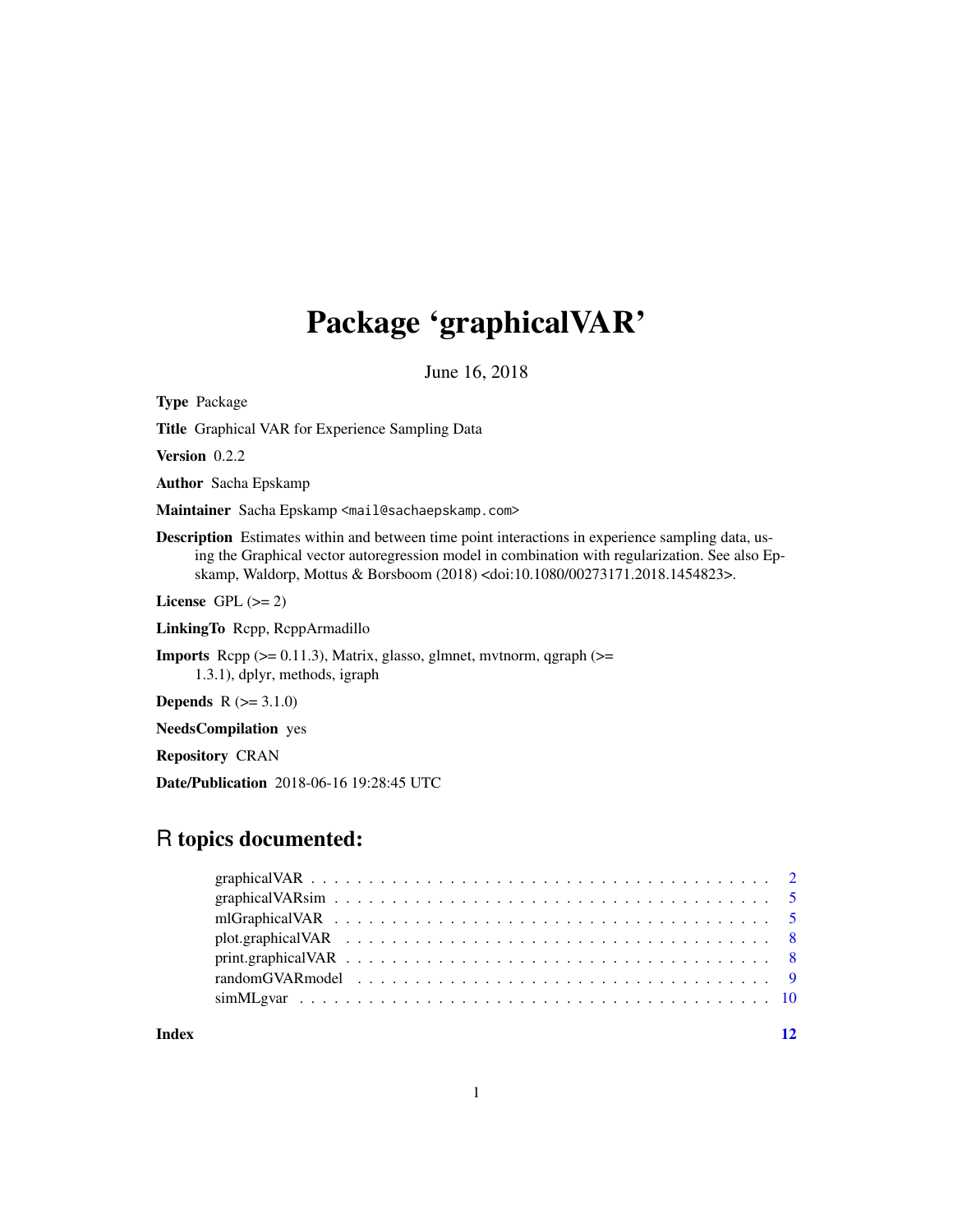<span id="page-1-1"></span><span id="page-1-0"></span>

#### Description

Estimates the graphical VAR (Wild et al., 2010) model through LASSO estimation coupled with extended Bayesian information criterion for choosing the optimal tuning parameters. The estimation procedure is outlined by Rothman, Levina and Zhu (2010) and is further described by Abegaz and Wit (2013). The procedure here is based on the work done in the R package SparseTSCGM (Abegaz and Wit, 2014).

#### Usage

```
graphicalVAR(data, nLambda = 50, verbose = TRUE, gamma = 0.5, scale
                 = TRUE, lambda_beta, lambda_kappa, maxit.in = 100,
                 maxit.out = 100, deleteMissings = TRUE,
                 penalize.diagonal = TRUE, lambda_min_kappa = 0.05,
                 lambda_min_beta = lambda_min_kappa, mimic =
                 c("current", "0.1.2", "0.1.4", "0.1.5", "0.2"), vars,
                 beepvar, dayvar, idvar, lags = 1, centerWithin = TRUE,
                 likelihood = c("unpenalized", "penalized"))
```
#### Arguments

| data              | A matrix or data frame containing repeated measures (rows) on a set of variables<br>(columns). Must not contain missing data.                           |  |
|-------------------|---------------------------------------------------------------------------------------------------------------------------------------------------------|--|
| nLambda           | The number of both lambda parameters to test. Defaults to 50, which results in<br>2500 models to evaluate.                                              |  |
| verbose           | Logical, should a progress bar be printed to the console?                                                                                               |  |
| gamma             | The EBIC hyper-parameter. Set to 0 to use regular BIC.                                                                                                  |  |
| scale             | Logical, should responses be standardized before estimation?                                                                                            |  |
| lambda_beta       | An optional vector of lambda_beta values to test. Set lambda_beta = $\theta$ argu-<br>ment and $l$ ambda_kappa = $\theta$ for unregularized estimation. |  |
| lambda_kappa      | An optional vector of lambda_kappa values to test. Set lambda_beta = $\theta$<br>argument and $l$ ambda_kappa = $\theta$ for unregularized estimation.  |  |
| maxit.in          | Maximum number of iterations in the inner loop (computing beta)                                                                                         |  |
| maxit.out         | Maximum number of iterations in the outer loop                                                                                                          |  |
|                   | deleteMissings Logical, should missing responses be deleted?                                                                                            |  |
| penalize.diagonal |                                                                                                                                                         |  |
|                   | Logical, should the diagonal of beta be penalized (i.e., penalize auto-regressions)?                                                                    |  |
| lambda_min_kappa  |                                                                                                                                                         |  |
|                   | Multiplier of maximal tuning parameter for kappa                                                                                                        |  |
| lambda_min_beta   |                                                                                                                                                         |  |
|                   | Multiplier of maximal tuning parameter for beta                                                                                                         |  |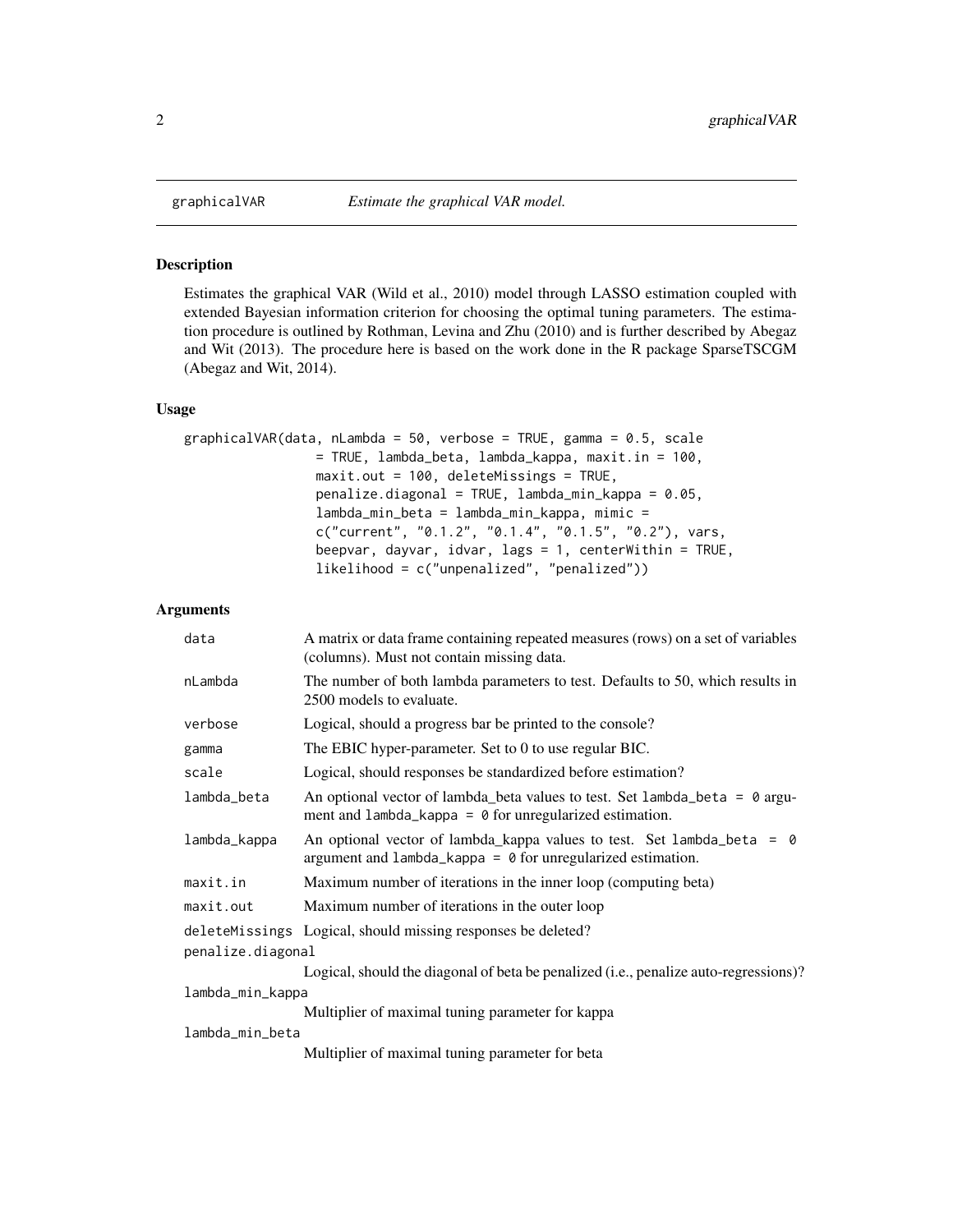#### graphicalVAR 3

| mimic        | Allows one to mimic earlier versions of graphical VAR                                                                                                                                                                                             |
|--------------|---------------------------------------------------------------------------------------------------------------------------------------------------------------------------------------------------------------------------------------------------|
| vars         | Vectors of variables to include in the analysis                                                                                                                                                                                                   |
| beepvar      | String indicating assessment beep per day (if missing, is added). Adding this<br>argument will cause non-consecutive beeps to be treated as missing!                                                                                              |
| dayvar       | String indicating assessment day. Adding this argument makes sure that the first<br>measurement of a day is not regressed on the last measurement of the previous<br>day. IMPORTANT: only add this if the data has multiple observations per day. |
| idvar        | String indicating the subject ID                                                                                                                                                                                                                  |
| lags         | Vector of lags to include                                                                                                                                                                                                                         |
| centerWithin | Logical, should subject data be within-person centered before estimating fixed<br>effects?                                                                                                                                                        |
| likelihood   | Should likelihood be computed based on penalized contemporaneous matrix or<br>unpenalized contemporaneous matrix. Set to "penalized" to mimic version 2.5<br>and later of sparseTSCGM.                                                            |

#### Details

Let y<sub>\_t</sub> denote the vector of centered responses of a subject on a set of items on time point t. The graphical VAR model, using only one lag, is defined as follows:

 $y_t = Beta y_y - 1 + epsilon_t$ 

In which epsilon\_t is a vector of error and is independent between time points but not within time points. Within time points, the error is normally distributed with mean vector 0 and precision matrix (inverse covariance matrix) Kappa. The Beta matrix encodes the between time point interactions and the Kappa matrix encodes the within time point interactions. We aim to find a sparse solution for both Beta and Kappa, and do so by applying the LASSO algorithm as detailed by Rothman, Levina and Zhu (2010). The LASSO algorithm uses two tuning parameters, lambda\_beta controlling the sparsity in Beta and lambda\_kappa controlling the sparsity in Kappa. We estimate the model under a (by default) 50 by 50 grid of tuning parameters and choose the tuning parameters that optimize the extended Bayesian Information Criterion (EBIC; Chen and Chen,2008).

After estimation, the Beta and Kappa matrices can be standardized as described by Wild et al. (2010). The Kappa matrix can be standardized to partial contemporaneous correlations (PCC) as follows:

 $PCC(y_i, t, y_j, t) = - \kappa A = i \int_0^t f(\text{sqrt}A) \exp(-\text{i} \hat{A}) d\theta$ 

Similarly, the beta matrix can be standardized to partial directed correlations (PDC):

PDC( $y_i$ ,t-1,  $y_j$ ,t) = beta\_ji / sqrtsigma\_jj kappa\_ii + beta\_ji^2

In which sigma is the inverse of kappa. Note that this process transposes the beta matrix. This is done because in representing a directed network it is typical to let rows indicate the node of origin and columns the node of destination.

Set lambda\_beta =  $\theta$  argument and lambda\_kappa =  $\theta$  for unregularized estimation.

#### Value

A graphicalVAR object, which is a list containing:

PCC The partial contemporaneous correlation network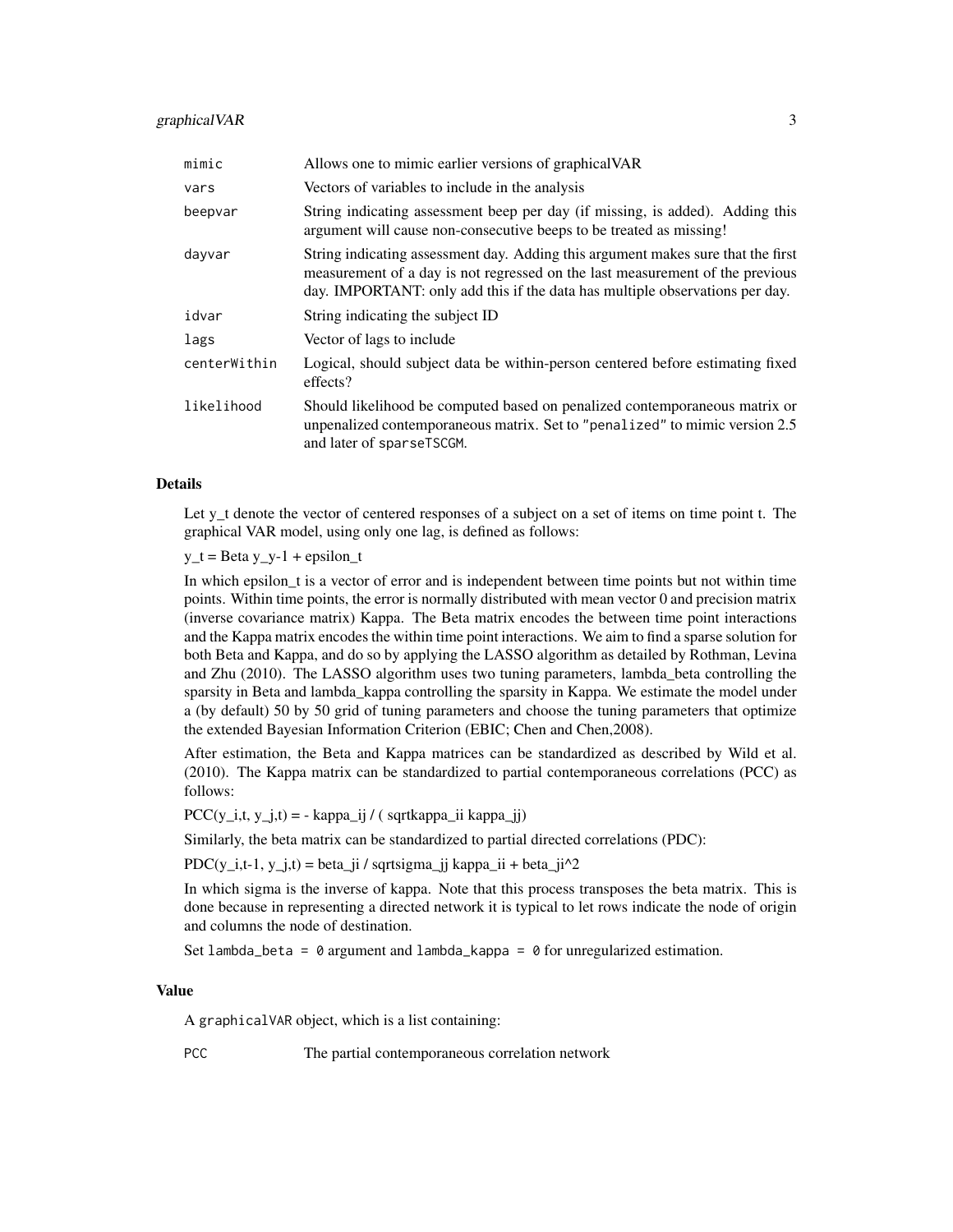| <b>PDC</b> | The partial directed correlation network |
|------------|------------------------------------------|
| beta       | The estimated beta matrix                |
| kappa      | The estimated kappa matrix               |
| EBIC       | The optimal EBIC                         |
| path       | Results of all tested tuning parameters  |
| labels     | A vector containing the node labels      |

#### Author(s)

Sacha Epskamp <mail@sachaepskamp.com>

#### References

Chen, J., & Chen, Z. (2008). Extended Bayesian information criteria for model selection with large model spaces. Biometrika, 95(3), 759-771.

Fentaw Abegaz and Ernst Wit (2013). Sparse time series chain graphical models for reconstructing genetic networks. Biostatistics. 14, 3: 586-599.

Fentaw Abegaz and Ernst Wit (2014). SparseTSCGM: Sparse time series chain graphical models. R package version 2.1.1. http://CRAN.R-project.org/package=SparseTSCGM

Rothman, A.J., Levina, E., and Zhu, J. (2010). Sparse multivariate regression with covariance estimation. Journal of Computational and Graphical Statistics. 19: 947-962.

Wild, B., Eichler, M., Friederich, H. C., Hartmann, M., Zipfel, S., & Herzog, W. (2010). A graphical vector autoregressive modelling approach to the analysis of electronic diary data. BMC medical research methodology, 10(1), 28.

#### Examples

```
# Simulate model:
Mod <- randomGVARmodel(4,probKappaEdge = 0.8,probBetaEdge = 0.8)
# Simulate data:
Data <- graphicalVARsim(100, Mod$beta, Mod$kappa)
# Estimate model:
Res \le- graphicalVAR(Data, gamma = 0, nLambda = 10)
# Plot results:
layout(t(1:2))plot(Mod, "PCC", layout = "circle")
plot(Res, "PCC", layout = "circle")
plot(Mod, "PDC", layout = "circle")
plot(Res, "PDC", layout = "circle")
```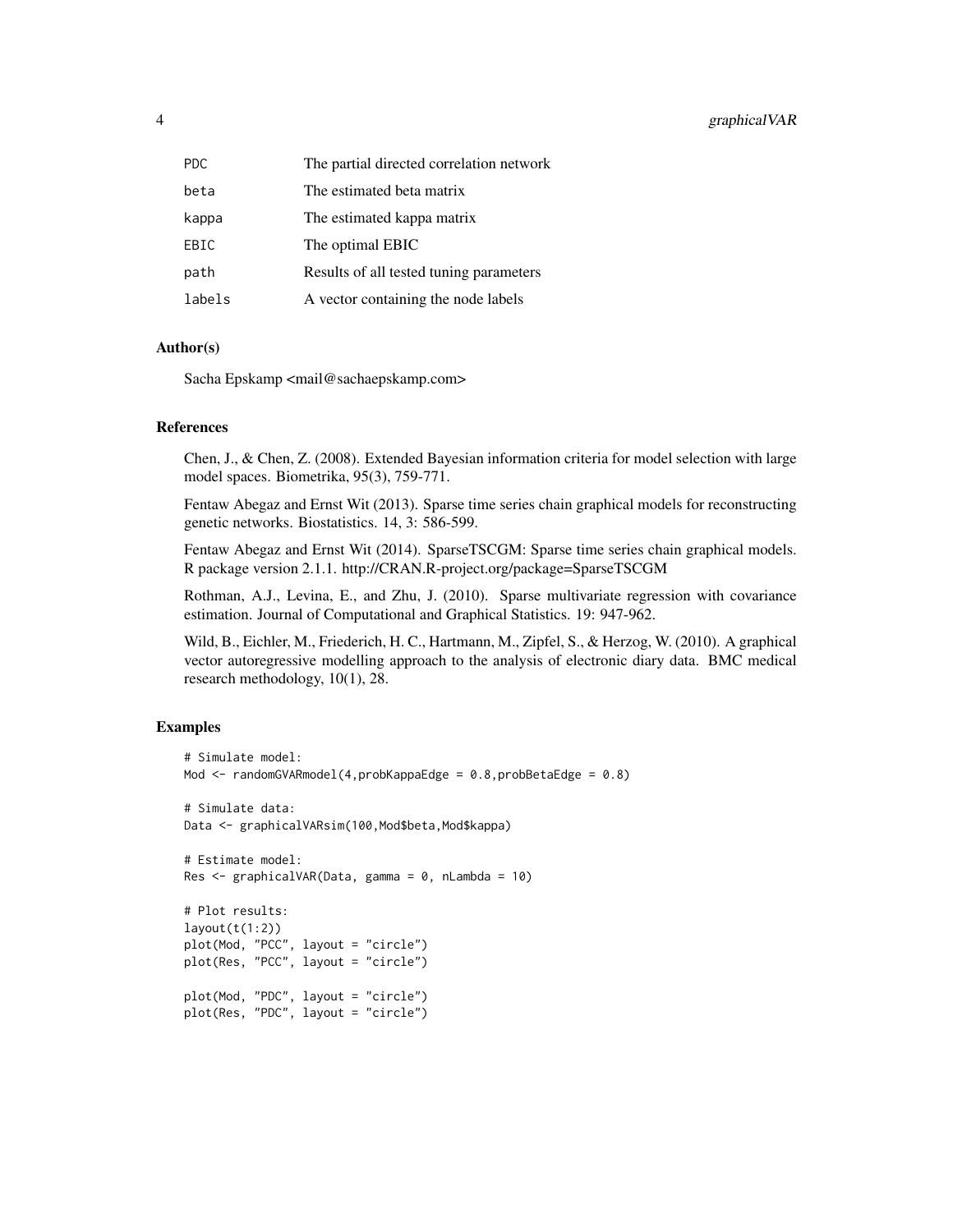<span id="page-4-0"></span>

#### Description

Simulates data from the graphical VAR model, see [graphicalVAR](#page-1-1) for details.

#### Usage

```
graphicalVARsim(nTime, beta, kappa, mean = rep(0, ncol(kappa)), init =
                 mean, warmup = 100, lbound = rep(-Inf, ncol(kappa)),
                 ubound = rep(Inf, ncol(kappa)))
```
#### Arguments

| nTime  | Number of time points to sample                                                |
|--------|--------------------------------------------------------------------------------|
| beta   | The Beta matrix to use.                                                        |
| kappa  | The Kappa matrix to use                                                        |
| mean   | Means to use                                                                   |
| init   | Initial values                                                                 |
| warmup | The amount of samples to use as warmup (not returned)                          |
| lbound | Lower bound, at every time point values below this bound are set to the bound. |
| ubound | Upper bound, at every time point values above this bound are set to the bound. |

#### Value

A matrix containing the simulated data.

#### Author(s)

Sacha Epskamp <mail@sachaepskamp.com>

#### Description

This function fits fixed effect temporal and contemporaneous networks over multiple subjects and runs separate graphical VAR models per subject. The algorithm does: (1) pool all data, withinsubject center variables and run [graphicalVAR](#page-1-1) to obtain fixed effects, (2) run [EBICglasso](#page-0-0) on subject means to obtain a between-subjects network, (3) run [graphicalVAR](#page-1-1) on data of every subject to obtain individual networks. See arxiv.org/abs/1609.04156 for more details.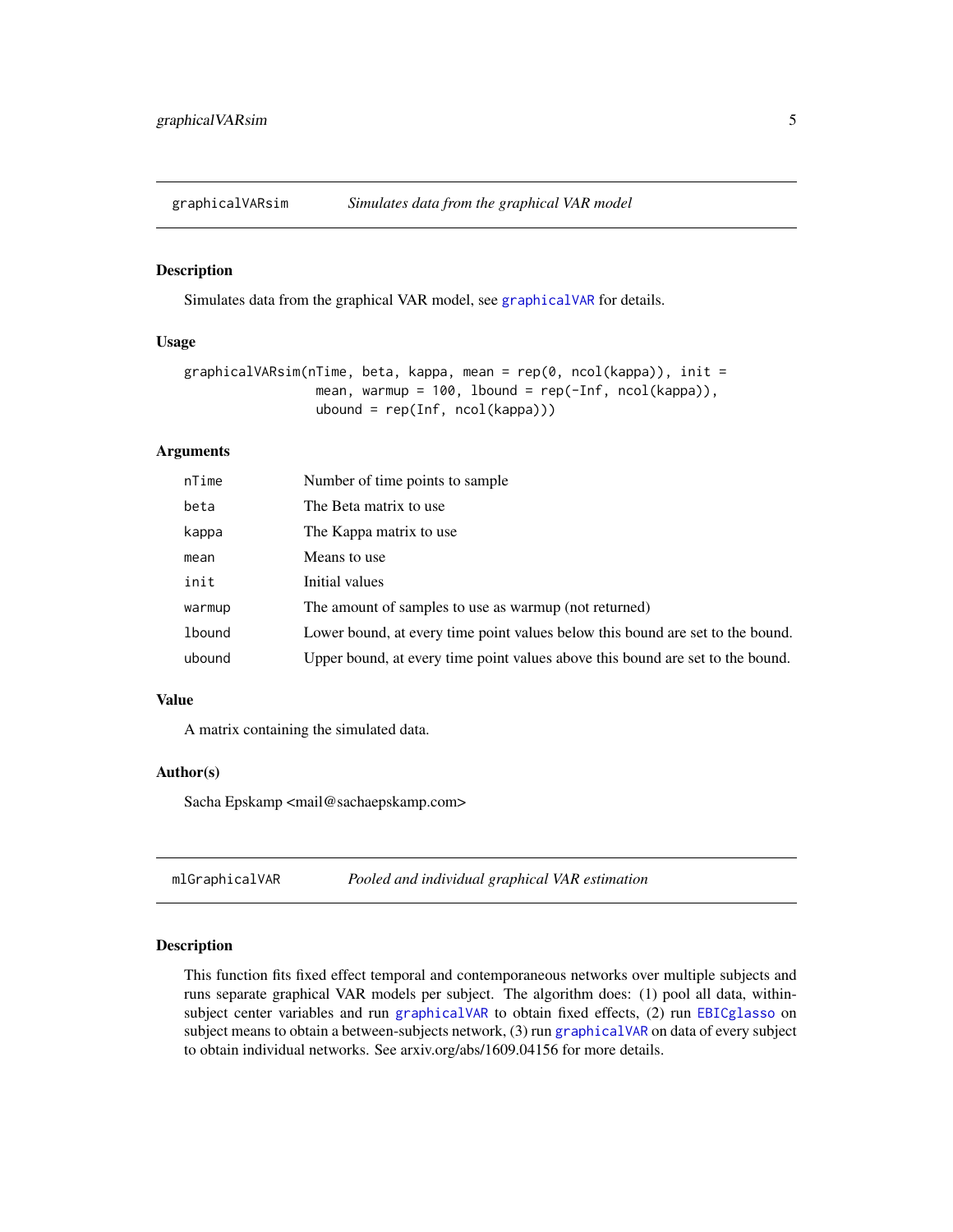#### Usage

```
mlGraphicalVAR(data, vars, beepvar, dayvar, idvar, scale = TRUE,
              centerWithin = TRUE, gamma = 0.5, verbose = TRUE,
              subjectNetworks = TRUE, lambda_min_kappa_fixed = 0.001,
              lambda_min_beta_fixed = 0.001, lambda_min_kappa = 0.05,
              lambda_min_beta = lambda_min_kappa, lambda_min_glasso = 0.01,
              ...)
```
### Arguments

| data                   | Data frame                                                                                                                                                                                                                                        |  |
|------------------------|---------------------------------------------------------------------------------------------------------------------------------------------------------------------------------------------------------------------------------------------------|--|
| vars                   | Vectors of variables to include in the analysis                                                                                                                                                                                                   |  |
| beepvar                | String indicating assessment beep per day (if missing, is added). Adding this<br>argument will cause non-consecutive beeps to be treated as missing!                                                                                              |  |
| dayvar                 | String indicating assessment day. Adding this argument makes sure that the first<br>measurement of a day is not regressed on the last measurement of the previous<br>day. IMPORTANT: only add this if the data has multiple observations per day. |  |
| idvar                  | String indicating the subject ID                                                                                                                                                                                                                  |  |
| scale                  | Logical, should variables be standardized before estimation?                                                                                                                                                                                      |  |
| centerWithin           | Logical, should subject data be within-person centered before estimating fixed<br>effects?                                                                                                                                                        |  |
| gamma                  | EBIC tuning parameter.                                                                                                                                                                                                                            |  |
| verbose                | Logical indicating if console messages and the progress bar should be shown.                                                                                                                                                                      |  |
| subjectNetworks        |                                                                                                                                                                                                                                                   |  |
|                        | TRUE to estimate all subject numbers, or a vector with IDs of which subject<br>numbers should be estimated.                                                                                                                                       |  |
| lambda_min_kappa_fixed |                                                                                                                                                                                                                                                   |  |
|                        | Multiplier of maximal tuning parameter                                                                                                                                                                                                            |  |
| lambda_min_beta_fixed  |                                                                                                                                                                                                                                                   |  |
|                        | Multiplier of maximal tuning parameter                                                                                                                                                                                                            |  |
| lambda_min_kappa       |                                                                                                                                                                                                                                                   |  |
|                        | Multiplier of maximal tuning parameter                                                                                                                                                                                                            |  |
| lambda_min_beta        |                                                                                                                                                                                                                                                   |  |
|                        | Multiplier of maximal tuning parameter                                                                                                                                                                                                            |  |
| lambda_min_glasso      |                                                                                                                                                                                                                                                   |  |
|                        | Multiplier of maximal tuning parameter                                                                                                                                                                                                            |  |
| .                      | Arguments sent to graphicalVAR                                                                                                                                                                                                                    |  |

## Value

A "mlGraphicalVAR" object with the following elements:

| fixedPCC | Estimated fixed effects (partial contemporaneous correlations) of contempora-<br>neous effects |
|----------|------------------------------------------------------------------------------------------------|
| fixedPDC | Estimated fixed effects (partial directed correlations) of temporal effects                    |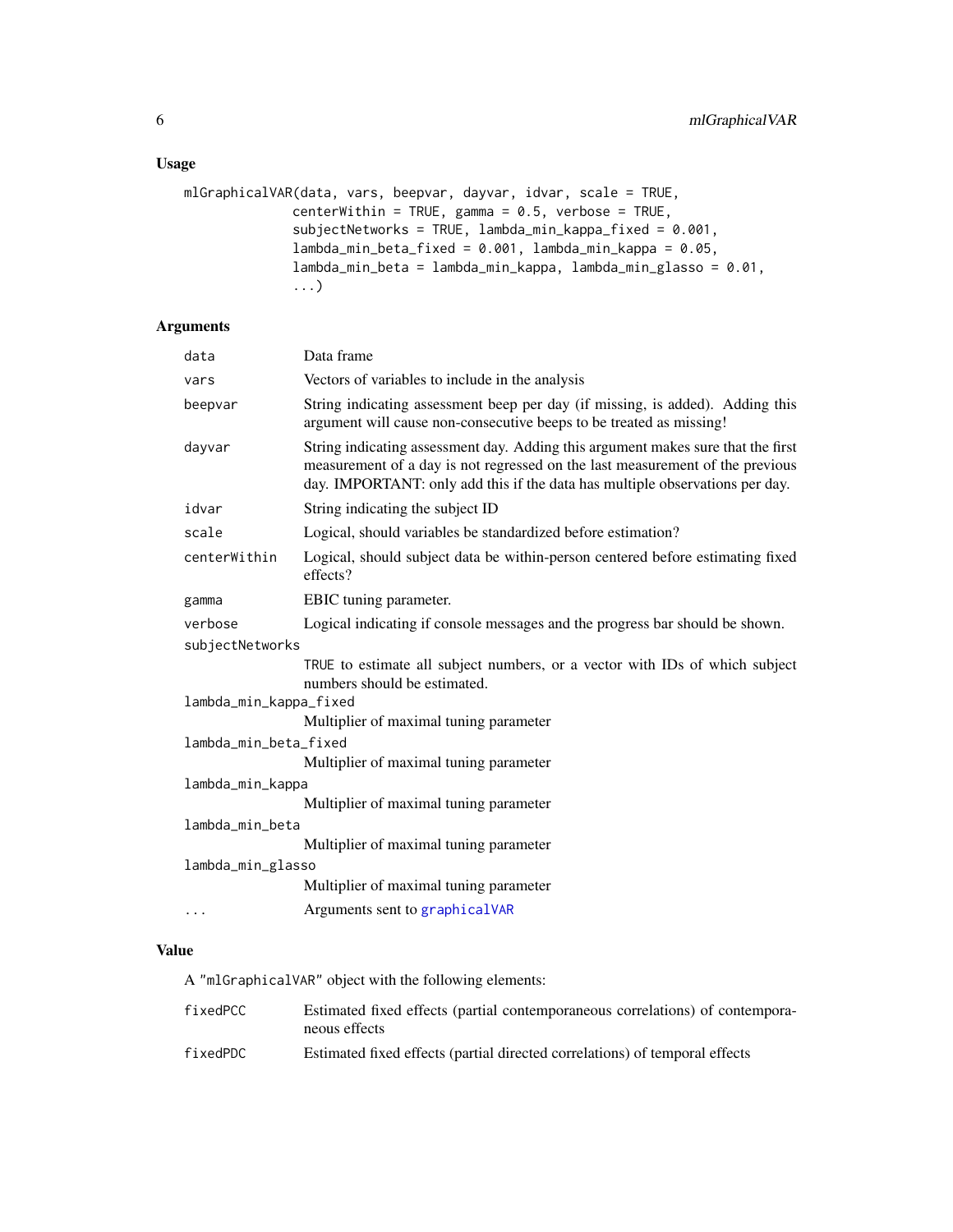#### mlGraphicalVAR 7

| fixedResults  | Full object of pooled data estimation (fixed effects)     |
|---------------|-----------------------------------------------------------|
| betweenNet    | Estimated between-subjects network (partial correlations) |
| ids           | Vector of subject IDs                                     |
| subjectPCC    | List of estimated individual contemporaneous networks     |
| subjectPDC    | List of estimated individual directed networks            |
| subjecResults | List of full results of individual estimations            |

#### Author(s)

Sacha Epskamp <mail@sachaepskamp.com>

#### References

Epskamp, S., Waldorp, L. J., M\~ottus, R., & Borsboom, D. Discovering Psychological Dynamics: The Gaussian Graphical Model in Cross-sectional and Time-series Data.

#### See Also

[graphicalVAR](#page-1-1)

#### Examples

```
## Not run:
# Simulate data:
Sim \le simMLgvar(nTime = 50, nPerson = 20, nVar = 3)
# Estimate model:
Res <- mlGraphicalVAR(Sim$data, vars = Sim$vars, idvar = Sim$idvar)
layout(t(1:2))library("qgraph")
# Temporal fixed effects
qgraph(Res$fixedPDC, title = "Estimated fixed PDC", layout = "circle")
qgraph(Sim$fixedPDC, title = "Simulated fixed PDC", layout = "circle")
# Contemporaneous fixed effects
qgraph(Res$fixedPCC, title = "Estimated fixed PCC", layout = "circle")
qgraph(Sim$fixedPCC, title = "Simulated fixed PCC", layout = "circle")
## End(Not run)
```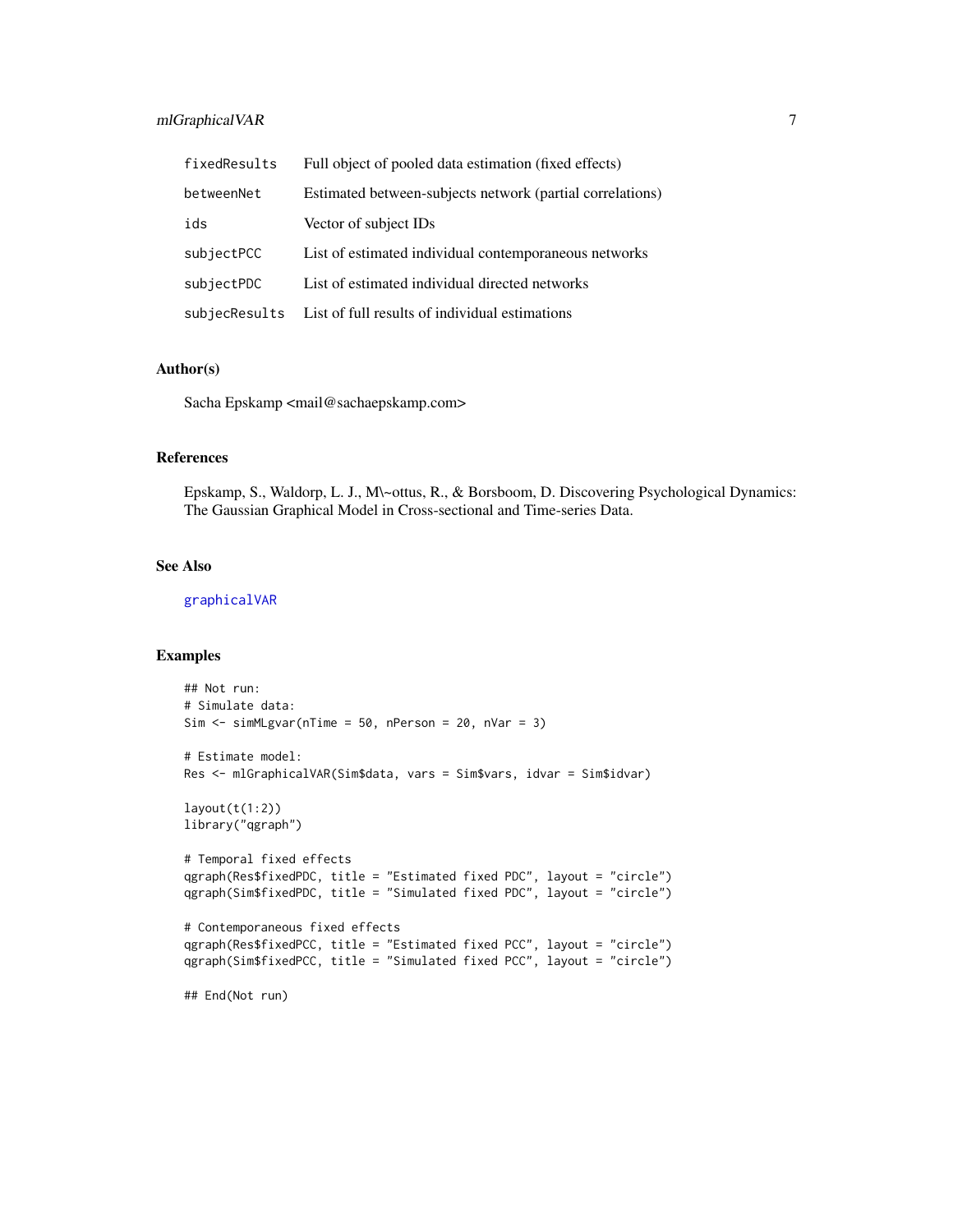<span id="page-7-0"></span>plot.graphicalVAR *Plot method for graphicalVAR objects*

#### Description

Sends the estimated PCC and PDC networks to [qgraph](#page-0-0).

#### Usage

```
## S3 method for class 'graphicalVAR'
plot(x, include = c("PCC", "PDC"), repulsion = 1,
                horizontal = TRUE, titles = TRUE, sameLayout = TRUE,unweightedLayout = FALSE, ...)
```
#### Arguments

| $\mathsf{x}$     | A graphicalVAR object                                                                                                |  |
|------------------|----------------------------------------------------------------------------------------------------------------------|--|
| include          | A vector of at most two containing "PCC" and "PDC" indicating which networks<br>should be plotted and in what order. |  |
| repulsion        | The repulsion argument used in qgraph                                                                                |  |
| horizontal       | Logical, should the networks be plotted horizontal or vertical?                                                      |  |
| titles           | Logical, should titles be added to the plots?                                                                        |  |
| sameLayout       | Logical, should both networks be plotted in the same layout?                                                         |  |
| unweightedLayout |                                                                                                                      |  |
|                  | Logical, should the layout be based on the unweighted network instead of the<br>weighted network?                    |  |
| $\cdot$          | Arguments sent to garaph                                                                                             |  |
|                  |                                                                                                                      |  |

#### Author(s)

Sacha Epskamp <mail@sachaepskamp.com>

print.graphicalVAR *S3 methods for graphicalVAR objects.*

#### Description

Prints a short overview of the results of [graphicalVAR](#page-1-1)

#### Usage

```
## S3 method for class 'graphicalVAR'
print(x, \ldots)## S3 method for class 'graphicalVAR'
summary(object, ...)
```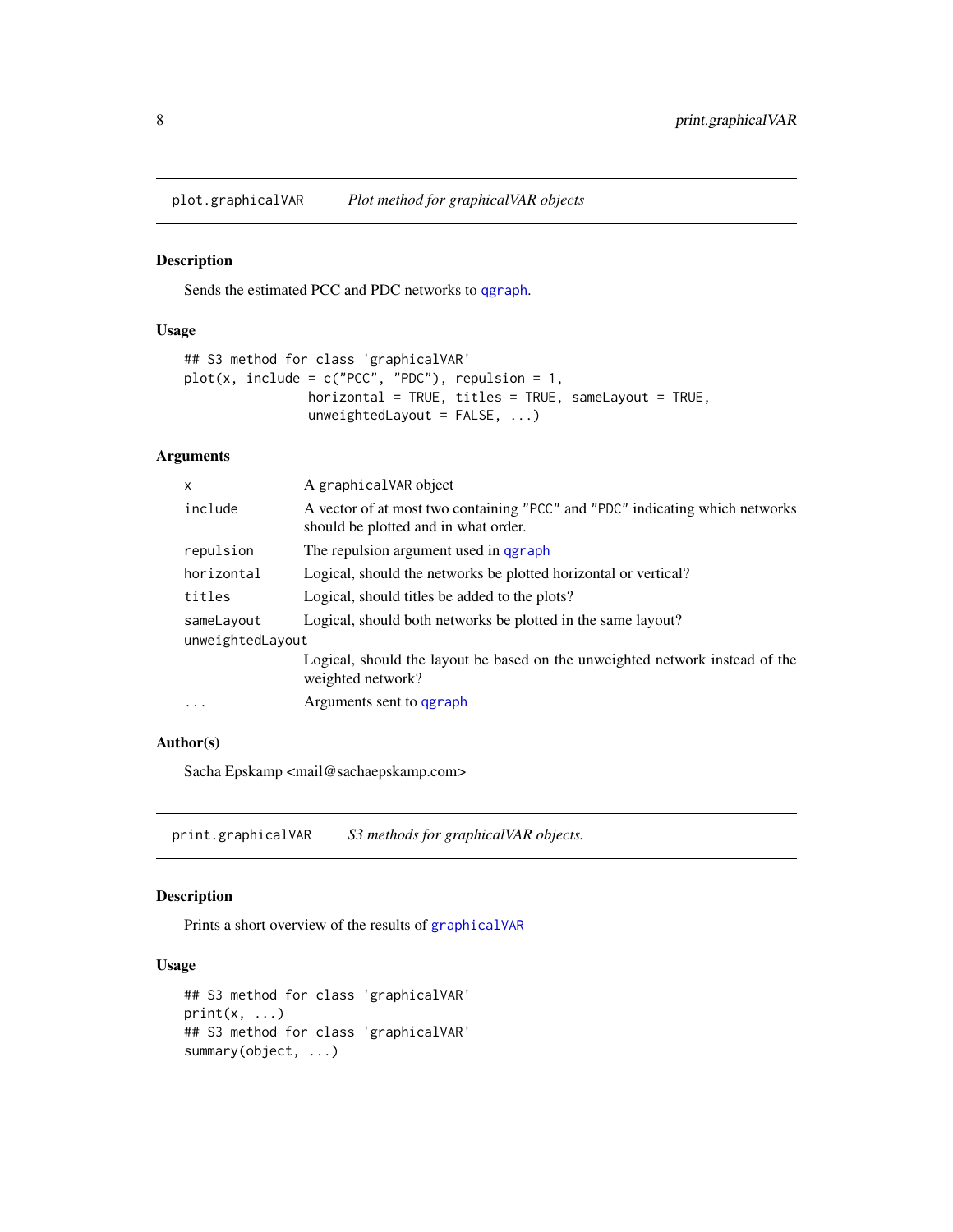### <span id="page-8-0"></span>randomGVARmodel 9

#### Arguments

| х      | A graphicalVAR object |
|--------|-----------------------|
| object | A graphicalVAR object |
| .      | Not used.             |

# Author(s)

Sacha Epskamp <mail@sachaepskamp.com>

randomGVARmodel *Simulate a graphical VAR model*

#### Description

Simulates an contemporaneous and temporal network using the method described by Yin and Li (2001)

#### Usage

```
randomGVARmodel(Nvar, probKappaEdge = 0.1, probKappaPositive = 0.5, probBetaEdge = 0.1,
     probBetaPositive = 0.5, maxtry = 10, kappaConstant = 1.1)
```
#### Arguments

| Nvar              | Number of variables                                                        |  |
|-------------------|----------------------------------------------------------------------------|--|
| probKappaEdge     | Probability of an edge in contemporaneous network                          |  |
| probKappaPositive |                                                                            |  |
|                   | Proportion of positive edges in contemporaneous network                    |  |
| probBetaEdge      | Probability of an edge in temporal network                                 |  |
| probBetaPositive  |                                                                            |  |
|                   | Propotion of positive edges in temporal network                            |  |
| maxtry            | Maximum number of attempts to create a stationairy VAR model               |  |
| kappaConstant     | The constant used in making kappa positive definite. See Yin and Li (2001) |  |

#### Details

The resulting simulated networks can be plotted using the plot method.

#### Value

A list containing:

| kappa | True kappa structure (residual inverse variance-covariance matrix) |
|-------|--------------------------------------------------------------------|
| beta  | True beta structure                                                |
| PCC.  | True partial contemporaneous correlations                          |
| PDC.  | True partial temporal correlations                                 |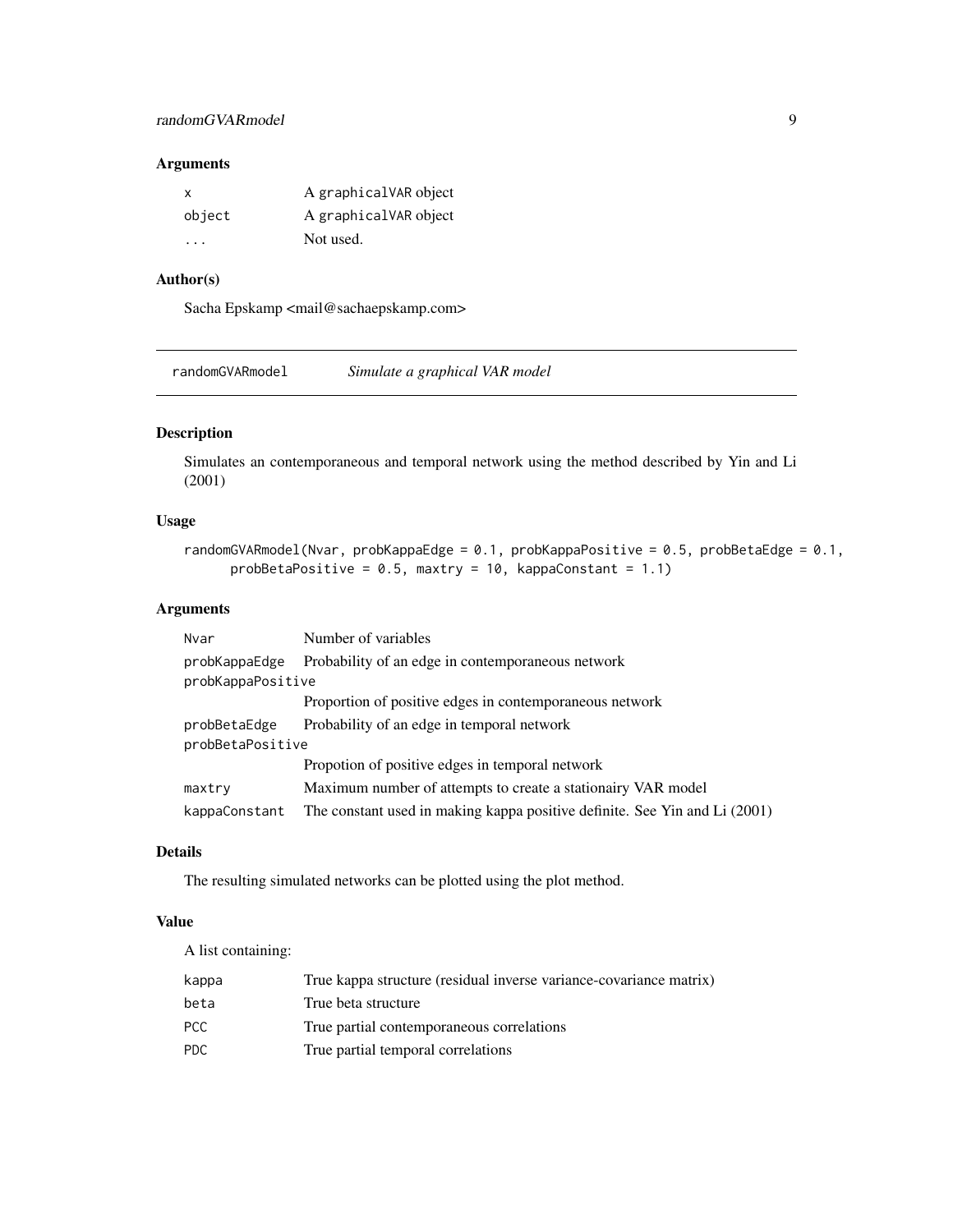#### <span id="page-9-0"></span>Author(s)

Sacha Epskamp

#### References

Yin, J., & Li, H. (2011). A sparse conditional gaussian graphical model for analysis of genetical genomics data. The annals of applied statistics, 5(4), 2630-2650.

simMLgvar *Generate graphical VAR data of multiple subjects*

#### Description

See arxiv.org/abs/1609.04156 for details.

#### Usage

```
simMLgvar(nTime, nVar, nPerson, propPositive = 0.5, kappaRange = c(0.25, 0.5),
         betaRange = c(0.25, 0.5), betweenRange = c(0.25, 0.5),
         rewireWithin = 0, betweenVar = 1, withinVar = 0.25,
          temporalOffset = 2)
```
#### Arguments

| nTime        | Number of time points per subject                                                              |
|--------------|------------------------------------------------------------------------------------------------|
| nVar         | Number of variables                                                                            |
| nPerson      | Number of subjects                                                                             |
| propPositive | Proportion of positive edges                                                                   |
| kappaRange   | Range of partial contemporaneous correlation coefficients                                      |
| betaRange    | Range of temporal coefficients                                                                 |
| betweenRange | Range of partial between-subjects coefficients                                                 |
| rewireWithin | Rewiring probability of contemporaneous networks                                               |
| betweenVar   | Between-subjects variabce                                                                      |
| withinVar    | Contemporaneous variance                                                                       |
|              | temporal Offset Specifies the temporal network. Setting this to 2 connects $X_i$ to $X_i(i+2)$ |

#### Value

A "simMLgvar" object with the following elements:

| data       | Generated dataset                                 |
|------------|---------------------------------------------------|
| fixedKappa | Fixed inverse contemporaneous covariance matrix   |
| fixedPCC   | Fixed contemporaneous partial correlation network |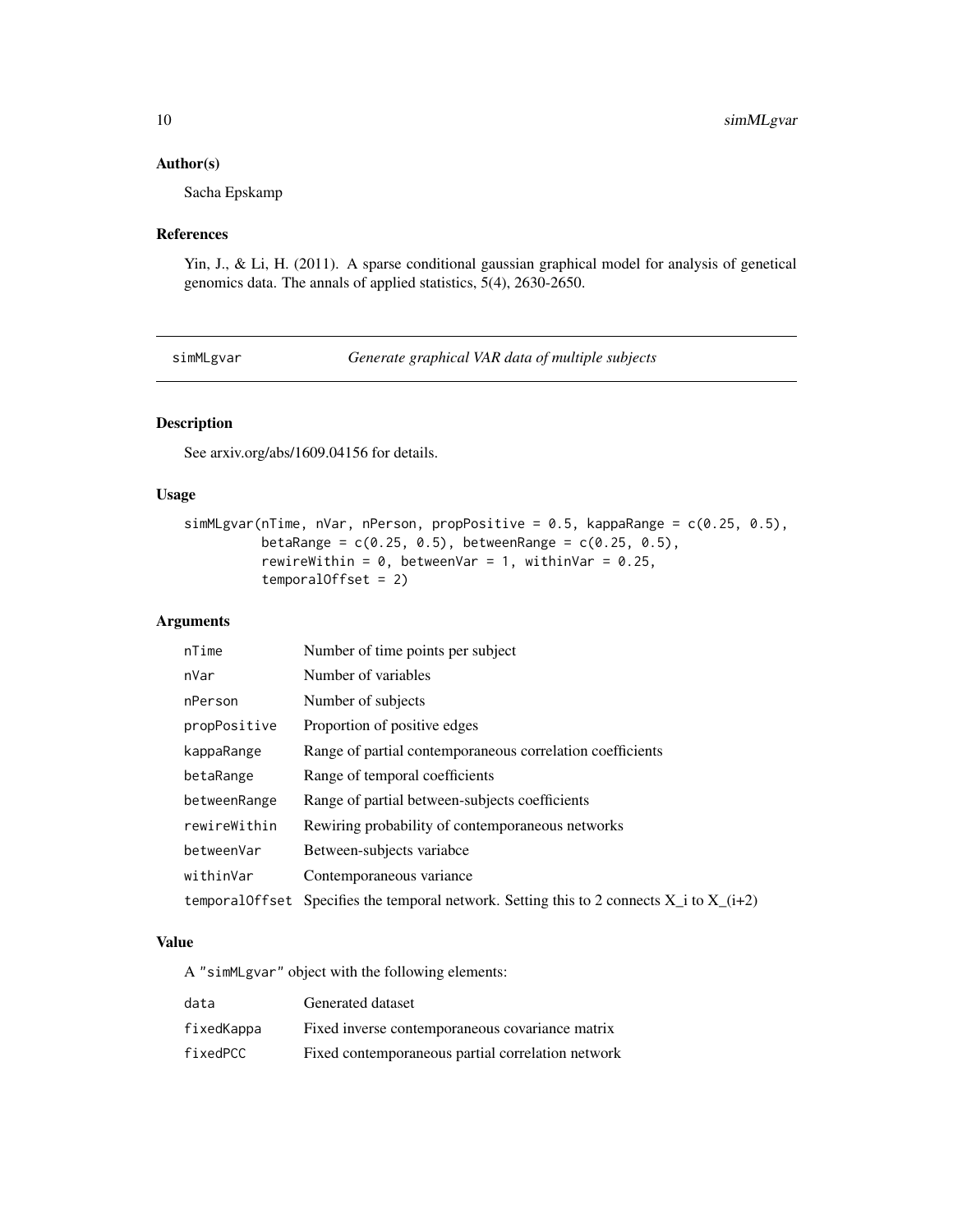## simMLgvar 11

| fixedBeta  | Fixed temporal network                     |
|------------|--------------------------------------------|
| fixedPDC   | Fixed standardized temporal network        |
| between    | Fixed between-subjects network             |
| means      | True means                                 |
| personData | Dataset split per person                   |
| idvar      | String indicating the id variable          |
| vars       | Vector of strings indicating the variables |

# Author(s)

Sacha Epskamp <mail@sachaepskamp.com>